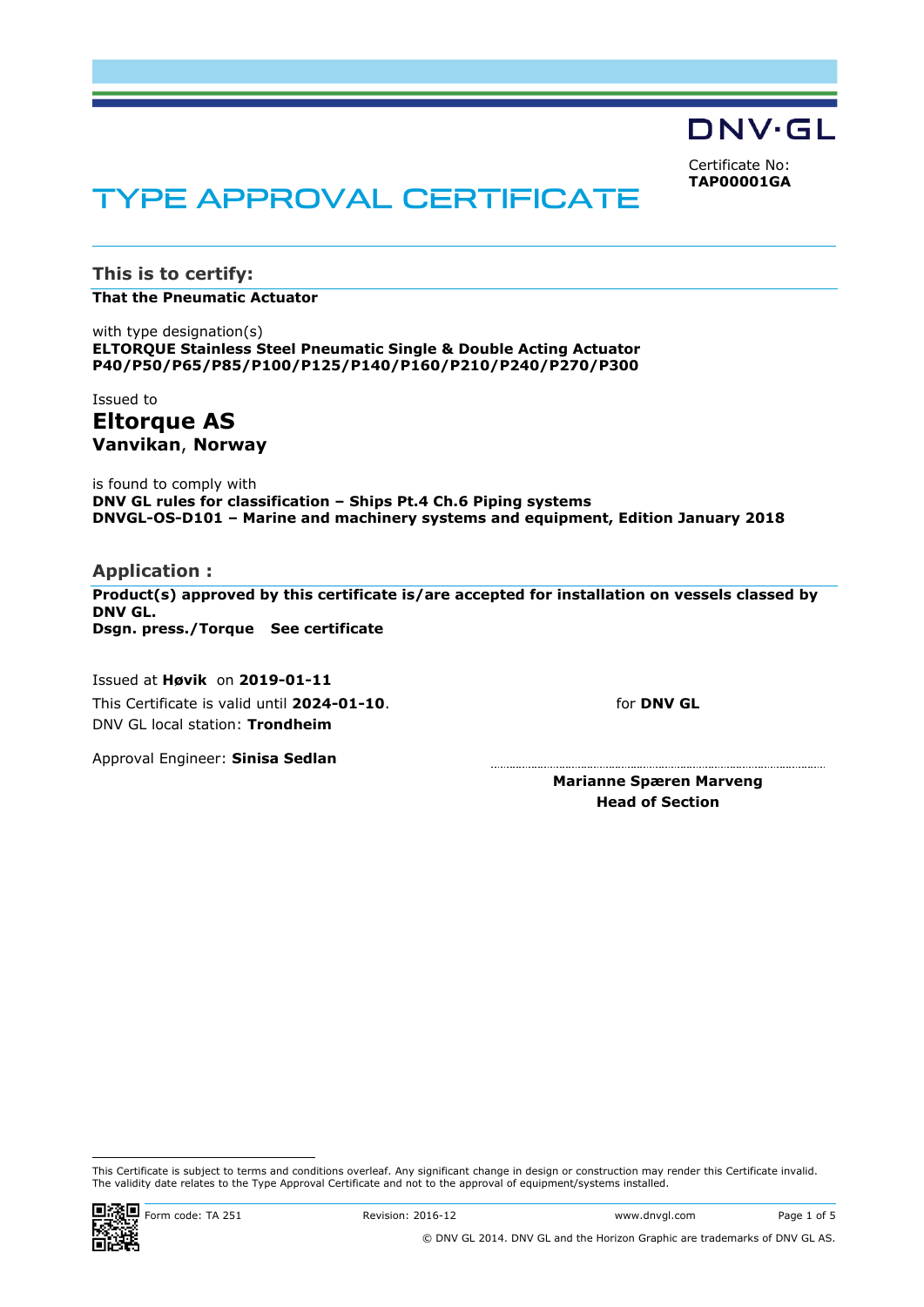## **Product description**

Rack and pinion mechanism pneumatic actuators designed to comply to standard JBT8864-2004.

The actuators with valve position indicator (except sizes P210 to P300) are tested for degrees of protection IP6X (dust protection; duration 8 hours) and IPX8 (water protection in depth down to 30 m; duration 72 hours) according to IEC 60529 Ed.2.2 (2013).

Valve position indicator type: Mechanical type and Proximity type.

The cylinder block finishing is either stainless steel or stainless steel with stoving varnish paint.

Supply medium: Dry or lubricated air/non-corrosive gas

Materials:

| Cylinder: | SUS316TP/316LTP JIS G 3459, SUS316TB/LTB JIS G 3463 |
|-----------|-----------------------------------------------------|
| End cap:  | SUS316TP/316LTP JIS G 3459, SUS316TB/LTB JIS G 3463 |
| Bolting:  | A2-70 ISO 3506-1                                    |
| Seals:    | Viton™ (FKM)                                        |

Actuator manufacturing plant:

Eltorque Automation (Xiamen) Ltd. 2/F,1# building, No.168, Huizuo Rd, XinYang Industrial Area, Haicang District, Xiamen City, Fujian Province, China

## **Application/Limitation**

Maximum supply pressure: 8 bar Design temperature: -20/+80 °C

Single acting actuators - Output torque table [Nm]:

| Air pressure |                | 3 bar        |              | 4 bar       |                | 5 bar       |      |             | 6 bar |             | 7 bar           | 8 bar       |              |       | Spring's<br>output |
|--------------|----------------|--------------|--------------|-------------|----------------|-------------|------|-------------|-------|-------------|-----------------|-------------|--------------|-------|--------------------|
|              | Spring         | $0^{\circ}$  | $90^{\circ}$ | $0^{\circ}$ | 90°            | $0^{\circ}$ | 90°  | $0^{\circ}$ | 90°   | $0^{\circ}$ | 90°             | $0^{\circ}$ | $90^{\circ}$ | 90°   | $0^{\circ}$        |
| Model $*)$   | Qty.           | <b>Start</b> | End          | Start       | End            | Start       | End  | Start       | End   | Start       | End             | Start       | End          | Start | End                |
| P40.002.X    | K <sub>2</sub> | 7.8          | 4.7          | 9.9         | 7.4            | 12.2        | 10.1 | 15.3        | 13.2  | 18.2        | 16.3            | 21          | 19.3         | 4.7   | 2.3                |
| P40.003.X    | K <sub>3</sub> |              |              | 8.9         | $\overline{4}$ | 10.7        | 6.4  | 13.3        | 9.4   | 16.4        | 12.4            | 19.1        | 16.3         | 8.8   | 3.4                |
| P40.004.X    | K4             |              |              |             |                | 8.5         | 3.9  | 11.3        | 6.6   | 14.2        | 9.2             | 17          | 12           | 12.7  | 4.6                |
| P50.005.X    | K <sub>5</sub> | 6.5          | 4.6          |             |                |             |      |             |       |             |                 |             |              | 5.6   | 3.8                |
| P50.006.X    | K <sub>6</sub> | 6.1          | 3.9          |             |                |             |      |             |       |             |                 |             |              | 6.7   | 4.6                |
| P50.007.X    | K7             | 5.3          | 2.7          | 8.9         | 6.3            |             |      |             |       |             |                 |             |              | 7.7   | 5.3                |
| P50.008.X    | K <sub>8</sub> | 4.5          | 1.5          | 8.1         | 5.1            | 12          | 8.8  |             |       |             |                 |             |              | 8.9   | 6.1                |
| P50.009.X    | K <sub>9</sub> |              |              | 7.3         | 4.0            | 11          | 7.7  | 15          | 11    |             |                 |             |              | 10    | 6.8                |
| P50.010.X    | K10            |              |              | 6.5         | 2.8            | 10          | 6.5  | 14          | 10    | 17          | 14              | 21          | 17           | 11    | 7.7                |
| P50.011.X    | K11            |              |              |             |                | 9.4         | 5.3  | 13          | 8.9   | 17          | 13              | 20          | 16           | 12    | 8.4                |
| P50.012.X    | K12            |              |              |             |                | 8.6         | 4.1  | 12          | 7.7   | 16          | 11              | 19          | 15           | 13    | 9.1                |
| P65.005.X    | K <sub>5</sub> | 16           | 11           |             |                |             |      |             |       |             |                 |             |              | 9.4   | 6.1                |
| P65.006.X    | K <sub>6</sub> | 11           | 7.3          |             |                |             |      |             |       |             |                 |             |              | 11    | 7.4                |
| P65.007.X    | K7             | 10           | 5.3          | 16          | 12             |             |      |             |       |             |                 |             |              | 13    | 8.6                |
| P65.008.X    | K <sub>8</sub> | 8.8          | 3.3          | 15          | 10             | 22          | 16   |             |       |             |                 |             |              | 15    | 10                 |
| P65.009.X    | K <sub>9</sub> |              |              | 14          | 7.7            | 20          | 14   | 27          | 21    |             |                 |             |              | 17    | 11                 |
| P65.010.X    | K10            |              |              | 13          | 5.8            | 19          | 12   | 25          | 19    | 32          | 25              | 38          | 31           | 19    | 12                 |
| P65.011.X    | K11            |              |              |             |                | 18          | 10   | 24          | 17    | 31          | 23              | 37          | 29           | 21    | 14                 |
| P65.012.X    | K12            |              |              |             |                | 16          | 8.2  | 23          | 15    | 29          | $\overline{21}$ | 36          | 27           | 23    | 15                 |
| P85.005.X    | K <sub>5</sub> | 30           | 23           |             |                |             |      |             |       |             |                 |             |              | 21    | 14                 |
| P85.006.X    | K <sub>6</sub> | 24           | 15           |             |                |             |      |             |       |             |                 |             |              | 25    | $\overline{17}$    |
| P85.007.X    | K7             | 21           | 11           | 34          | 25             |             |      |             |       |             |                 |             |              | 29    | 20                 |
| P85.008.X    | K <sub>8</sub> | 18           | 6.7          | 32          | 21             | 45          | 34   |             |       |             |                 |             |              | 33    | 23                 |
| P85.009.X    | K <sub>9</sub> |              |              | 28          | 16             | 42          | 30   | 56          | 44    |             |                 |             |              | 37    | 26                 |
| P85.010.X    | K10            |              |              | 25          | 12             | 39          | 26   | 53          | 40    | 67          | 54              | 81          | 67           | 41    | 28                 |
| P85.011.X    | K11            |              |              |             |                | 36          | 21   | 50          | 35    | 64          | 49              | 78          | 63           | 46    | 31                 |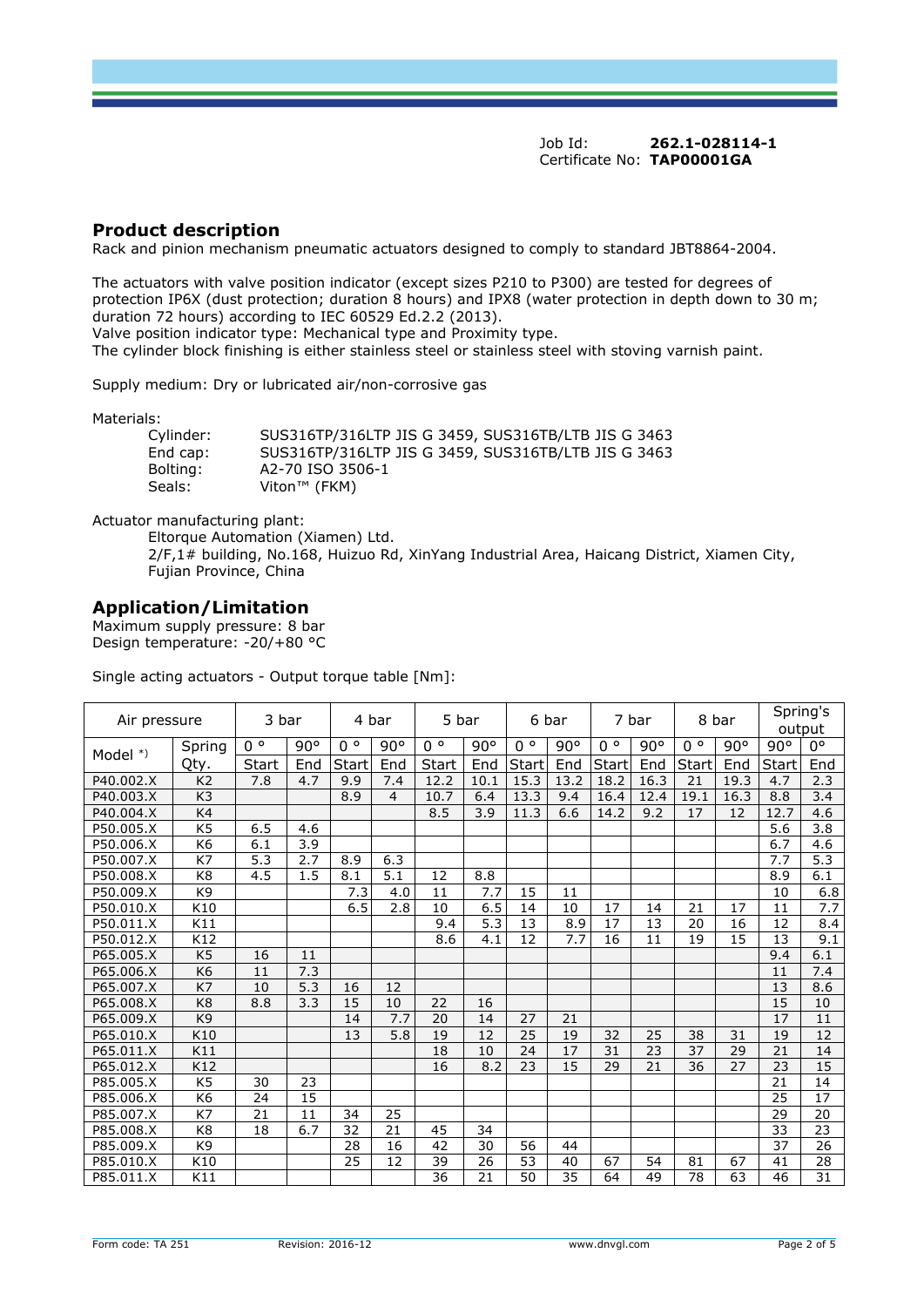| Air pressure |                  | 3 bar        |     | 4 bar       |      | 5 bar        |      |              | 6 bar     |              | 7 bar |              | 8 bar | Spring's<br>output |                 |
|--------------|------------------|--------------|-----|-------------|------|--------------|------|--------------|-----------|--------------|-------|--------------|-------|--------------------|-----------------|
| Model *)     | Spring           | $0^{\circ}$  | 90° | $0^{\circ}$ | 90°  | $0^{\circ}$  | 90°  | $0^{\circ}$  | 90°       | $0^{\circ}$  | 90°   | $0^{\circ}$  | 90°   | $90^\circ$         | $0^{\circ}$     |
|              | Qty.             | <b>Start</b> | End | Start       | End  | <b>Start</b> | End  | <b>Start</b> | End       | <b>Start</b> | End   | <b>Start</b> | End   | <b>Start</b>       | End             |
| P85.012.X    | K12              |              |     |             |      | 33           | 17   | 47           | 31        | 61           | 45    | 75           | 59    | 50                 | 34              |
| P100.005.X   | K <sub>5</sub>   | 60           | 45  |             |      |              |      |              |           |              |       |              |       | 44                 | $\overline{28}$ |
| P100.006.X   | K <sub>6</sub>   | 53           | 33  |             |      |              |      |              |           |              |       |              |       | 53                 | 34              |
| P100.007.X   | K7               | 47           | 24  | 77          | 53   |              |      |              |           |              |       |              |       | 62                 | 40              |
| P100.008.X   | K <sub>8</sub>   | 41           | 14  | 70          | 44   | 100          | 73   |              |           |              |       |              |       | $\overline{71}$    | $\overline{46}$ |
| P100.009.X   | K9               |              |     | 65          | 35   | 94           | 64   | 124          | 94        |              |       |              |       | 80                 | 51              |
| P100.010.X   | K10              |              |     | 59          | 25   | 88           | 55   | 118          | 84        | 147          | 114   | 177          | 144   | 89                 | 57              |
| P100.011.X   | K11              |              |     |             |      | 82           | 45   | 112          | 75        | 141          | 105   | 171          | 134   | 97                 | 63              |
| P100.012.X   | K12              |              |     |             |      | 76           | 36   | 106          | 66        | 135          | 95    | 165          | 125   | 106                | 68              |
| P125.005.X   | K <sub>5</sub>   | 103          | 78  |             |      |              |      |              |           |              |       |              |       | 71                 | 47              |
| P125.006.X   | K <sub>6</sub>   | 79           | 50  |             |      |              |      |              |           |              |       |              |       | 85                 | 57              |
| P125.007.X   | K7               | 69           | 35  | 115         | 81   |              |      |              |           |              |       |              |       | 99                 | 66              |
| P125.008.X   | K8               | 59           | 20  | 105         | 66   | 151          | 112  |              |           |              |       |              |       | 113                | 75              |
| P125.009.X   | K <sub>9</sub>   |              |     | 95          | 51   | 141          | 97   | 188          | 144       |              |       |              |       | 127                | 85              |
| P125.010.X   | K10              |              |     | 85          | 36   | 131          | 82   | 178          | 129       | 224          | 175   | 270          | 221   | 141                | 94              |
| P125.011.X   | K11              |              |     |             |      | 121          | 67   | 168          | 114       | 214          | 160   | 260          | 206   | 155                | 104             |
| P125.012.X   | K12              |              |     |             |      | 111          | 52   | 158          | 99        | 204          | 145   | 250          | 191   | 169                | 113             |
| P140.005.X   | K <sub>5</sub>   | 177          | 135 |             |      |              |      |              |           |              |       |              |       | 116                | 77              |
| P140.006.X   | K <sub>6</sub>   | 139          | 90  |             |      |              |      |              |           |              |       |              |       | 139                | 93              |
| P140.007.X   | K7               | 123          | 66  | 202         | 145  |              |      |              |           |              |       |              |       | 162                | 108             |
| P140.008.X   | K <sub>8</sub>   | 107          | 41  | 186         | 120  | 265          | 200  |              |           |              |       |              |       | 186                | 124             |
| P140.009.X   | K <sub>9</sub>   |              |     | 170         | 96   | 249          | 175  | 327          | 254       |              |       |              |       | 209                | 139             |
| P140.010.X   | K10              |              |     | 153         | 72   | 233          | 151  | 311          | 229       | 390          | 308   | 469          | 387   | 232                | 154             |
| P140.011.X   | K11              |              |     |             |      | 216          | 126  | 295          | 205       | 374          | 284   | 453          | 363   | 255                | 170             |
| P140.012.X   | K12              |              |     |             |      | 200          | 102  | 278          | 180       | 358          | 259   | 437          | 339   | 279                | 185             |
| P160.005.X   | K <sub>5</sub>   | 268          | 183 |             |      |              |      |              |           |              |       |              |       | 187                | 126             |
| P160.006.X   | K <sub>6</sub>   | 202          | 124 |             |      |              |      |              |           |              |       |              |       | 225                | 151             |
| P160.007.X   | K7               | 176          | 85  | 296         | 205  |              |      |              |           |              |       |              |       | 263                | 176             |
| P160.008.X   | K8               | 149          | 45  | 270         | 166  | 390          | 285  |              |           |              |       |              |       | 300                | 201             |
| P160.009.X   | K9               |              |     | 243         | 126  | 363          | 246  | 484          | 367       |              |       |              |       | 338                | 226             |
| P160.010.X   | K10              |              |     | 217         | 87   | 337          | 207  | 457          | 327       | 577          | 447   | 698          | 567   | 375                | 251             |
| P160.011.X   | K11              |              |     |             |      | 310          | 167  | 431          | 288       | 550          | 407   | 671          | 528   | 412                | 276             |
| P160.012.X   | K12              |              |     |             |      | 284          | 128  | 404          | 248       | 524          | 368   | 645          | 488   | 450                | 302             |
| P210.005.X   | K <sub>5</sub>   | 544          | 446 |             |      |              |      |              |           |              |       |              |       | 324                | 234             |
| P210.006.X   | K <sub>6</sub>   | 398          | 278 |             |      |              |      |              |           |              |       |              |       | 389                | 282             |
| P210.007.X   | K7               | 346          | 207 | 582         | 444  |              |      |              |           |              |       |              |       | 453                | 329             |
| P210.008.X   | K <sub>8</sub>   | 293          | 135 | 530         | 372  | 768          | 609  |              |           |              |       |              |       | 518                | 375             |
| P210.009.X   | K9               |              |     | 478         | 300  | 716          | 537  | 952          | 774       |              |       |              |       | 582                | 422             |
| P210.010.X   | $\overline{K}10$ |              |     | 426         | 228  | 663          | 465  | 900          | 702       | 1137         | 939   | 1373         | 1175  | 647                | 469             |
| P210.011.X   | K11              |              |     |             |      | 611          | 393  | 848          | 630       | 1085         | 867   | 1321         | 1103  | 712                | 516             |
| P210.012.X   | K12              |              |     |             |      | 559          | 321  | 796          | 558       | 1032         | 795   | 1269         | 1031  | 777                | 563             |
| P240.005.X   | K5               | 766          | 570 | 1150        | 954  | 1535         | 1339 | 1920         | 1724      | 2305         | 2109  | 2689         | 2493  | 389                | 585             |
| P240.006.X   | K <sub>6</sub>   | 688          | 453 | 1072        | 837  | 1457         | 1222 | 1842         | 1607      | 2227         | 1992  | 2611         | 2376  | 467                | 702             |
| P240.007.X   | K7               | 610          | 336 | 994         | 720  | 1379         | 1105 | 1764         | 1490      | 2149         | 1875  | 2533         | 2259  | 545                | 819             |
| P240.008.X   | K8               | 533          | 219 | 917         | 603  | 1302         | 988  | 1687         | 1373      | 2072         | 1758  | 2456         | 2142  | 622                | 936             |
| P240.009.X   | K9               | 455          | 102 | 839         | 486  | 1224         | 871  | 1609         |           | 1256 1994    | 1641  | 2378         | 2025  | 700                | 1053            |
| P240.010.X   | K10              |              |     | 761         | 369  | 1146         | 754  | 1531         |           | 1139 1916    | 1524  | 2300         | 1908  | 778                | 1170            |
| P240.011.X   | K11              |              |     | 683         | 252  | 1068         | 637  | 1453         | 1022      | 1838         | 1407  | 2222         | 1791  | 856                | 1287            |
| P240.012.X   | K12              |              |     | 605         | 135  | 990          | 520  | 1375         | 905       | 1760         | 1290  | 2144         | 1674  | 934                | 1404            |
| P270.005.X   | K5               | 1250         | 845 | 1835        | 1430 | 2419         | 2014 | 3005         | 2600      | 3590         | 3185  | 4175         | 3770  | 505                | 910             |
| P270.006.X   | K <sub>6</sub>   | 1149         | 663 | 1734        | 1248 | 2318         | 1832 | 2904         | 2418      | 3489         | 3003  | 4074         | 3588  | 606                | 1092            |
| P270.007.X   | K7               | 1048         | 481 | 1633        | 1066 | 2217         | 1650 | 2803         |           | 2236 3388    | 2821  | 3973         | 3406  | 707                | 1274            |
| P270.008.X   | K <sub>8</sub>   | 947          | 299 | 1532        | 884  | 2116         | 1468 | 2702         | 2054      | 3287         | 2639  | 3872         | 3224  | 808                | 1456            |
| P270.009.X   | K9               | 846          | 117 | 1431        | 702  | 2015         | 1286 | 2601         | 1872      | 3186         | 2457  | 3771         | 3042  | 909                | 1638            |
| P270.010.X   | K10              |              |     | 1330        | 520  | 1914         | 1104 | 2500         | 1690      | 3085         | 2275  | 3670         | 2860  | 1010               | 1820            |
| P270.011.X   | K11              |              |     | 1229        | 338  | 1813         | 922  | 2399         | 1508      | 2984         | 2093  | 3569         | 2678  | 1111               | 2002            |
| P270.012.X   | K12              |              |     | 1128        | 156  | 1712         | 740  |              | 2298 1326 | 2883         | 1911  | 3468         | 2496  | 1212               | 2184            |